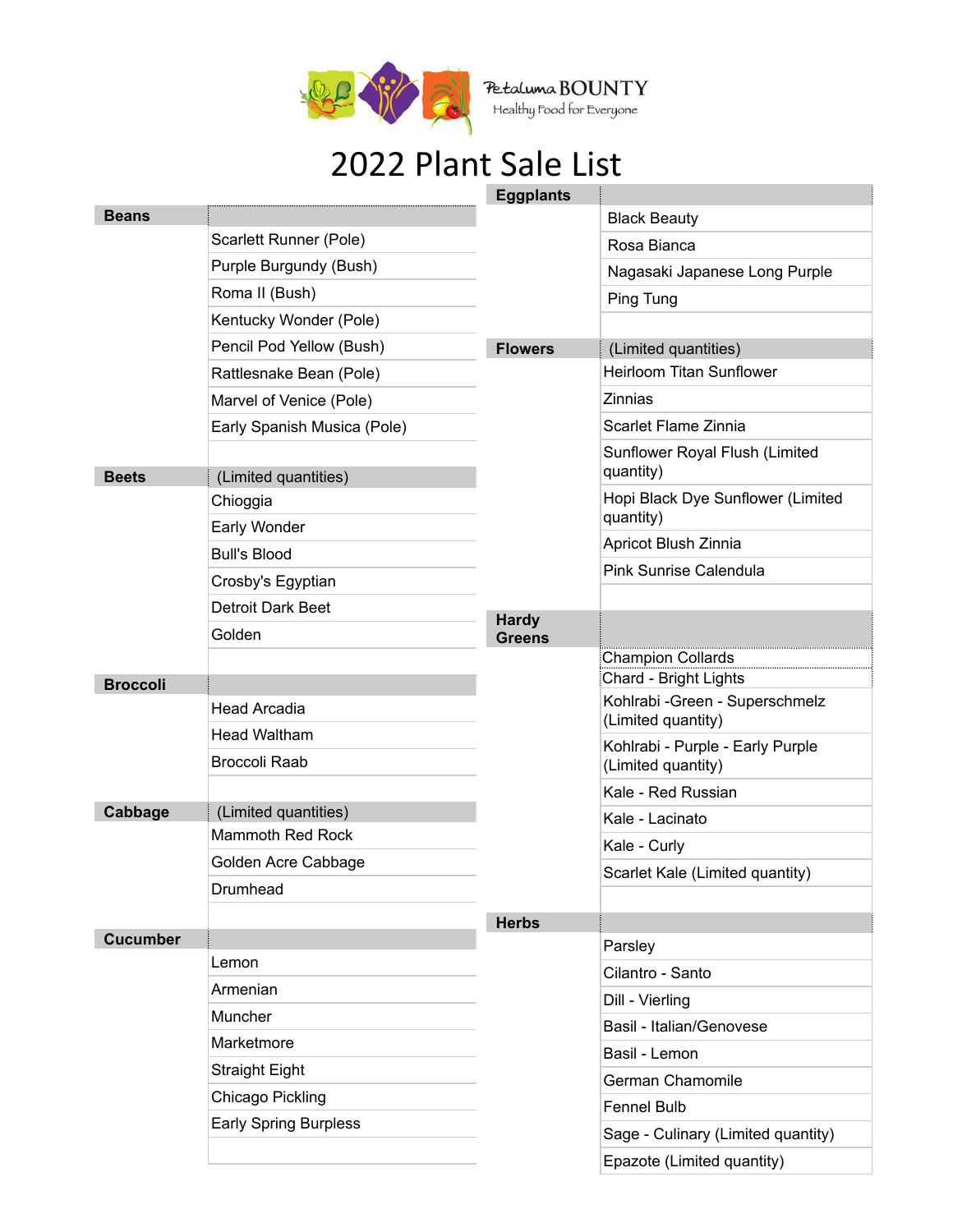

Petaluma BOUNTY<br>Healthy Food for Everyone

## 2022 Plant Sale List

|                                                | Siam Queen Basil (Limited quantity)              |                   | Cascadia Snap Pea                       |
|------------------------------------------------|--------------------------------------------------|-------------------|-----------------------------------------|
|                                                | Cat Grass (Limited quantity)                     |                   | Snow Pea                                |
|                                                | Basil mix: Compact, Opal, Lime                   |                   | <b>Mammoth Melting</b>                  |
|                                                | (Limited quantity)                               |                   | Little Marvel Pea                       |
|                                                |                                                  |                   | Oregon Sugar Pod II                     |
| <b>Leeks</b>                                   | Fiat of Italy                                    |                   |                                         |
|                                                |                                                  | <b>Pac Choi</b>   | (Limited quantities)                    |
| Lettuce &<br><b>Specialty</b><br><b>Greens</b> |                                                  |                   | Baby Pac Choi - Green Fortune<br>Tatsoi |
|                                                | <b>Black Seeded Simpson (Limited</b>             | <b>Pumpkins</b>   |                                         |
|                                                | quantity)                                        |                   | <b>Winter Luxury</b>                    |
|                                                | Rouge d'Hiver (Limited quantity)                 |                   | Prize Winner                            |
|                                                | Lunix (Limited quantity)                         |                   | <b>Warty Goblin</b>                     |
|                                                | Tom Thumb (Limited quantity)                     |                   | <b>Connecticut Field</b>                |
|                                                | Little Gem (Limited quantity)                    |                   |                                         |
|                                                | Buttercrunch (Limited quantity)                  | <b>Peppers</b>    |                                         |
|                                                | Arugula (6 pack)                                 | Hot:              | Hungarian Hot Wax                       |
|                                                | Spicy Salad Mix (6 pack): Sassy                  |                   | Serrano                                 |
|                                                | Salad Mix                                        |                   | Cayenne                                 |
|                                                | Spinach - Avon                                   |                   | Jalapeno                                |
|                                                |                                                  |                   | <b>Black Hungarian</b>                  |
| <b>Melons</b>                                  |                                                  |                   | Thai Dragon                             |
|                                                | Crane Melon                                      | <b>Specialty:</b> |                                         |
|                                                | Honeydew                                         |                   | Anaheim                                 |
|                                                | Sugar Baby Watermelon                            |                   | Jimmy Nardello                          |
|                                                | <b>Crimson Sweet</b>                             |                   | Shishito                                |
|                                                | Petit Gris de Rennes Melon (Limited              |                   | Padron                                  |
|                                                | quantity)<br>Charentais Melon (Limited quantity) |                   | Corbaci                                 |
|                                                | Orangeglo Watermelon                             |                   | Espalette                               |
|                                                |                                                  |                   |                                         |
| <b>Onions</b>                                  |                                                  | Sweet:            | Golden Marconi                          |
|                                                | Red of Florence (Torpedo)                        |                   | Lipstick                                |
|                                                | Evergreen (Bunching)                             |                   | <b>CA Wonderbell</b>                    |
|                                                | Australian Brown (Storage)                       |                   | Etuida                                  |
|                                                |                                                  |                   | Quadrato d'Asti Rosso                   |
| <b>Peas</b>                                    | (Limited quantities)                             |                   | Escamillo                               |
|                                                | Sugar Daddy Snap                                 |                   | Rewia                                   |